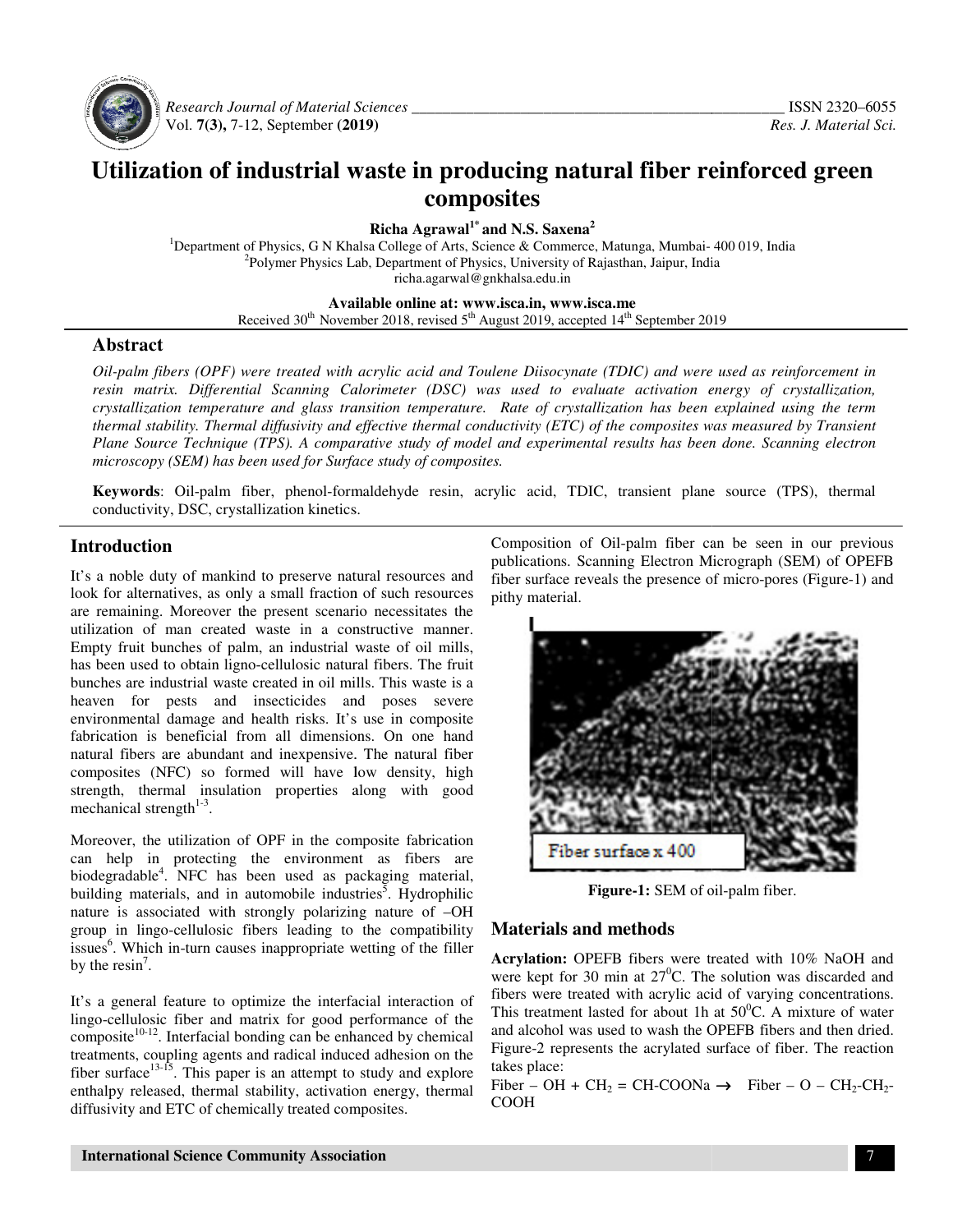

**Figure-2:** SEM (×400) of acrylated fiber.

**Toluene di-isocyanate treatment (TDIC):** Fibers were kept at room temperature for two days in 5% NaOH solution, washed and dried. Fibers were then dipped in  $CHCl<sub>3</sub>$  containing dibutyl tin dilaurate catalyst. TDIC solution was added drop-wise onto the fibers. Figure-2 represents the TDIC treated surface of fiber. The following reaction takes place for 2h with constant stirring. Fibers were refluxed with acetone, washed and dried.

$$
\begin{array}{c|c}\n\text{H} & \text{O} \\
\parallel & \parallel \\
\hline\n\end{array}
$$

-N-C=O + HO- Fiber 
$$
\rightarrow
$$
 -N - C -O – Fiber



**Figure-3**: SEM (×400) of TDIC treated fiber.

**Measurements:** Details about the DSC measurements, materials used and composite preparation are available in reference<sup>16</sup>. For TPS studies the sample size taken was 1.3x1.3x0.3cm<sup>3</sup> . Theory of TPS experimental setup and measurements is given in reference<sup>17</sup>.

### **Results and discussion**

Modified Kissinger's equation and Matusita's equation have been used for activation energy of crystallization, which are isoconversional methods<sup>18-19</sup>. Typical DSC thermograms of acrylated and TDIC treated composites are shown in Figure-4 and 5 respectively. A well-defined peak of crystallization is visible for both the composites. It's very interesting to observe a second peak of crystallization in TDIC treated composite.



**Figure-4:** DSC thermogram of acrylic acid treated composite.



**Figure-5:** DSC thermogram of TDIC treated composite.

Activation energy (m/n)Ec has been obtained from the slope of Figure-6, using Kissinger's equation<sup>18,20</sup>.



**Figure-6:** ln α versus 1/Tp curve for untreated composite.

Activation energy using Matusita's equation has been obtained by Figures 7a and 7b for acrylated and TDIC treated composites respectively $^{19}$ .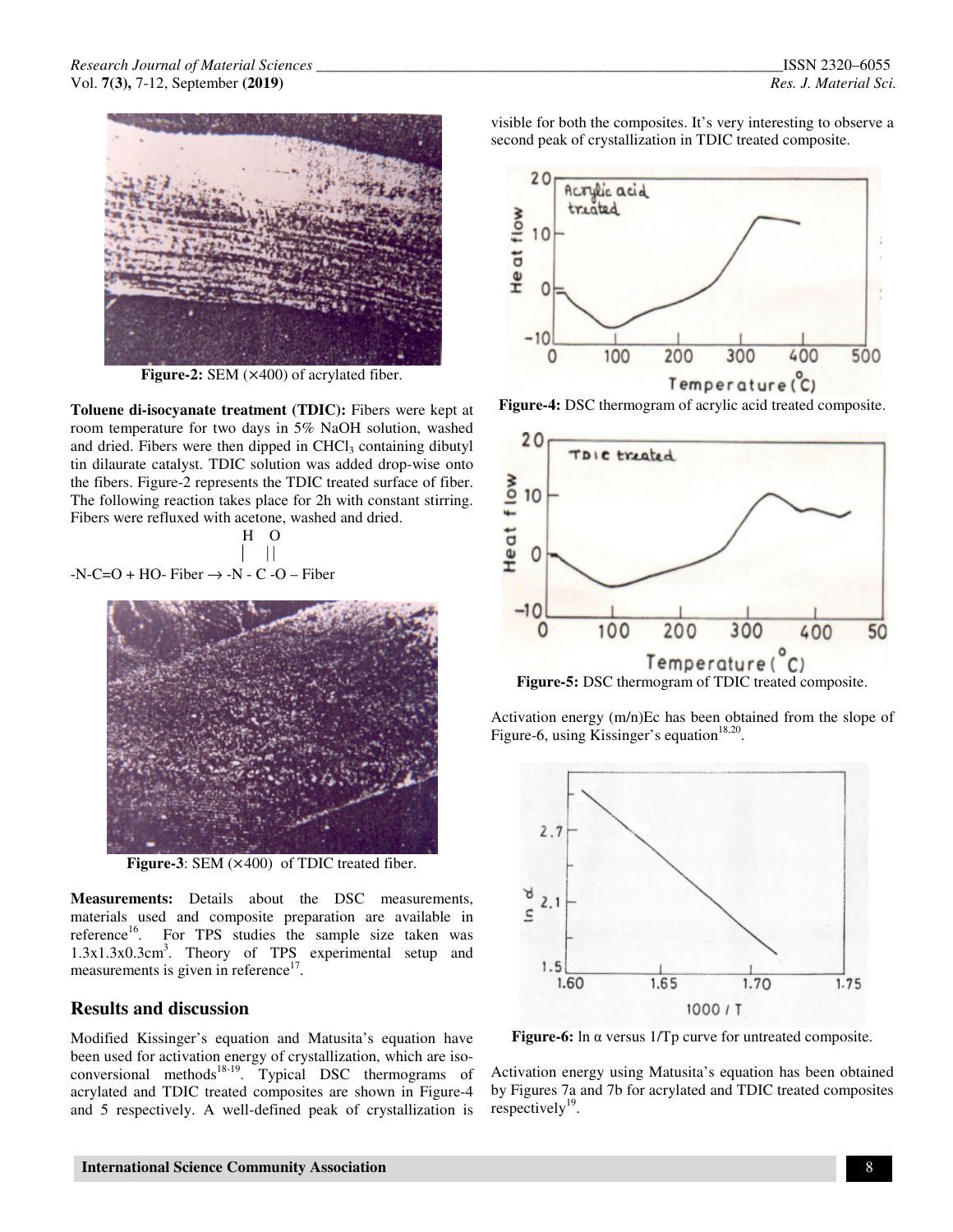

**Figure-7a:** ln[ln(1-x)] versus 1000/T curve for acrylated composite.



**Figure-7b**: ln[ln(1-x)] versus 1000/T curve for TDIC treated composite.

Avrami exponent (n) has been deduced Figure-8a and Figure-8b for acetylatd and TDIC treated composites respectively. Activation energies evaluated by both models are listed in Table-1. A slight variation in the calculated activation energy is attributed to different approximations used in equations. A small variation in the Ec values with respect to heating rates is with-in acceptable error range. Avrami's exponent and the dimensionality of growth can be derived from Matusita's equation. Avrami's exponent (n) evaluated is approximately equal to one for treated and untreated composites, concluding that surface nucleation with 1-D growth is present in the composites.

Activation energy and rate of crystallization are inter-related. Higher the activation energy, slowest is the rate of crystallization. Hurby number is related to  $T_c$ ,  $T_g$  and enthalpy released $2^1$ . The difference between the crystallization temperature and the glass transition temperature determines thermal stability of the composite. Hence the thermal stability of acrylated composite is maximum and that of untreated composite is minimum. Hurby number inversely proportional to the enthalpy released. Enthalpy released is maximum for untreated composite and minimum for acrylated composite.

The TPS results of the study are listed in Table-2. Thermal conductivity of untreated fibers has been evaluated  $16,21-25$ . Results so obtained are in excellent agreement.  $\lambda_f$  of treated fiber has been summarized in Table-2.

**Model Calculations of ETC of Treated composites:** Effective thermal conductivity of composites obtained from Maxwell<sup>26</sup>, Babanov<sup>27</sup>, Brailsford and Major<sup>28</sup>, Verma et. al.<sup>29</sup>, Hamilton and Crosser model<sup>30</sup> are listed (Table-3) respectively. Q. Z. Que  $model<sup>31</sup>$  enables to evaluate the ETC of the nano-filler reinforced composites. This model does not include any characteristic of nanofillers. Hence Q. Z. Que model<sup>31</sup> should be applicable to any binary composite. ETC of the treated composites using this model has been listed in column 6 of Table-3.



**Figure-8a:** ln[ln(1-x)] versus ln α plot for acrylated composite.



**Figure-8b:** ln[ln(1-x)] versus ln α plot For TDIC treated composite.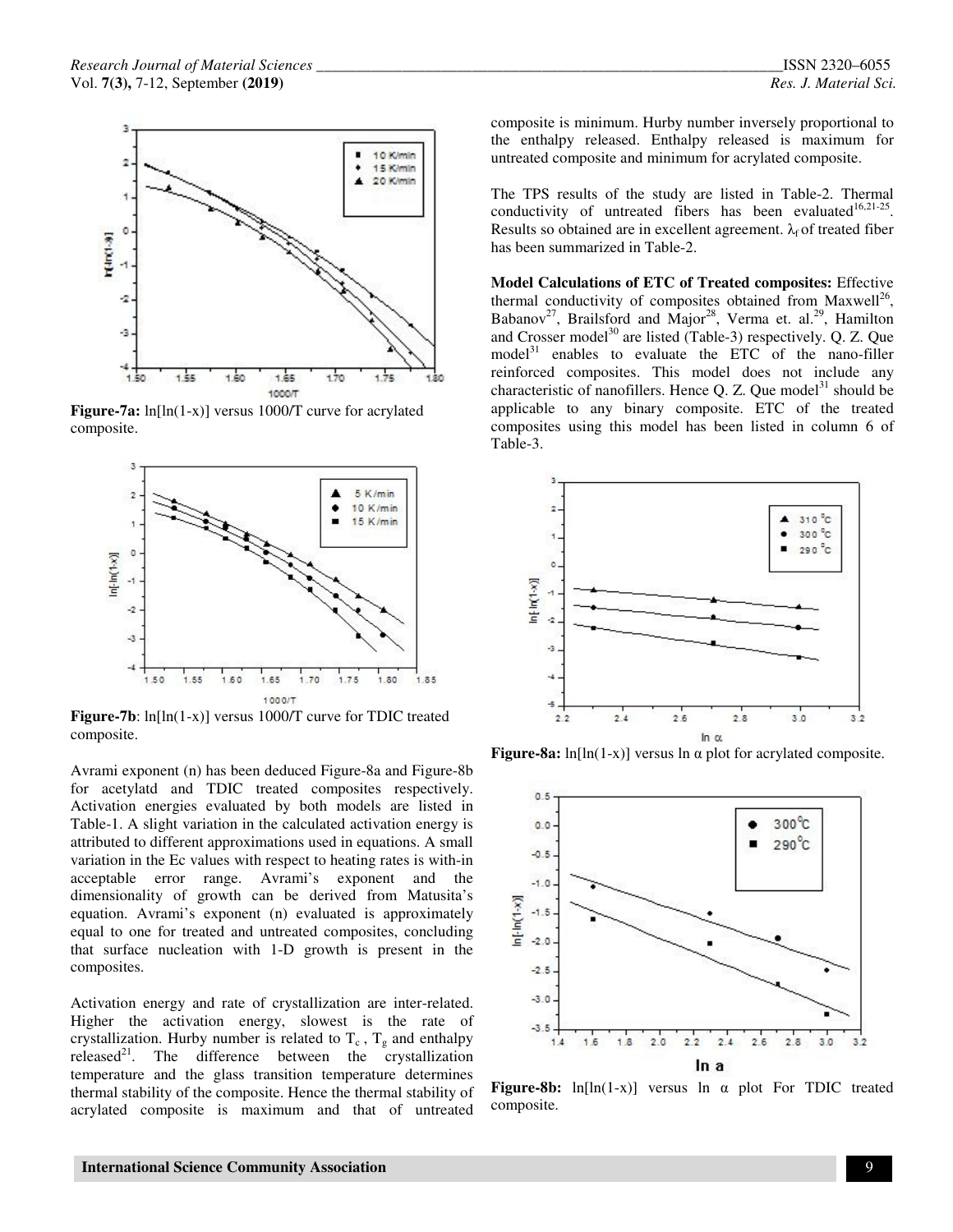| Composite    | Activation energy (KJ/mol) |                     |   |        |                                 |               |  |
|--------------|----------------------------|---------------------|---|--------|---------------------------------|---------------|--|
|              | Kissinger's<br>$Eqn$ (Ec)  | Matusita's Equation |   |        | Enthalpy released<br>(mcal/mgK) | $(T_c - T_g)$ |  |
|              |                            | n                   | m | $E_c$  |                                 |               |  |
| Untreated    | 130.4                      | 1.29                |   | 144.86 | 735.6                           | 228.0         |  |
| Acrylated    | 181.43                     | 1.14                |   | 148.39 | 433.05                          | 244.14        |  |
| TDIC treated | 159.39                     | 1.08                |   | 128.63 | 583.35                          | 239.29        |  |

**Table-1:** Evaluated activation energy values.

**Table-2:** Effective Thermal conductivity ( $\lambda_e$ ),  $\lambda_f$ ,  $\chi$  and  $\rho C_p$  values of treated composites.

| Composite           | $n_e$<br>(W/mK) | $\Lambda_{\rm f}$<br>(w/mk) | $\rm (mm^2/sec)$ | $\rho C_p$ (MJ/m <sup>3</sup> K) |  |
|---------------------|-----------------|-----------------------------|------------------|----------------------------------|--|
| Untreated           | 0.293           | 0.240                       | 0.158            | 1.854                            |  |
| Acrylated           | 0.335           | 0.321                       | 0.160            | 2.093                            |  |
| <b>TDIC</b> treated | 0.347           | 0.345                       | 0.193            | 1.797                            |  |

**Table-3:** Theoretically Evaluated values of ETC and TPS results.

| Composite    | Maxwell's<br>Model | Babanov's<br>Model | Hamilton and<br>Crosser's Model | Brailsford and<br>Major's model | Verma et.<br>al. Model | Q.Z.<br>Que's<br>Model | <b>TPSR</b><br>ES |
|--------------|--------------------|--------------------|---------------------------------|---------------------------------|------------------------|------------------------|-------------------|
| Untreated    |                    | 0.303              | 0.292                           | 0.292                           | 0.289                  | 0.292                  | 0.293             |
| Acrylic acid | 0.335              | 0.336              | 0.335                           | 0.335                           | 0.335                  | 0.335                  | 0.335             |
| <b>TDIC</b>  | 0.346              | 0.348              | 0.347                           | 0.347                           | 0.346                  | 0.346                  | 0.347             |

There is an increase in thermal conductivity of fibers/composites after chemical treatment. Introduction of higher thermal conductivity fiber in comparison to the matrix increases the ETC of the composites and vice-versa<sup>32</sup>. This seems to be justified for the treated composites. From the SEM (Figure-2) slight fibrillation is visible which facilitates the coupling of fiber with matrix  $resin<sup>33</sup>$ . This modified surface encourages the fiber matrix adhesion due to uneven surface topology. Fiber surface morphology is a deciding factor for fiber matrix adhesion. Enhanced adhesion contributes to increased ETC of the composite.

The –N=C=O- group of TDIC reacts with the –OH group of the fiber and reduces the hydrophilic nature of fiber. Major changes like formation of irregular fiber surface due to mass like substance deposition on the fiber is visible in Figure-3. The deposition is an outcome of the reaction of isocyanate group with cellulose and lignin present content of the fiber. The deposition gives rise to rough surface and hence leads to strong interaction between fiber and matrix resin. . It has been reported

that sisal fiber's surface become irregular and rough after TDIC treatment $33$ .

### **Conclusion**

Activation energies evaluated by Kissinger's and Matusita's equation are in good agreement. Little deviation is attributed to the approximations involved. Chemical treatment does not affect the nucleation mechanism appreciably. Surface nucleation with 1-D growth is present in the composites. Composite having maximum enthalpy released has minimum value of  $(Tc - Tg)$ . Chemical treatments have enhanced the thermal stability of composites. Acrylated composite has minimum value of enthalpy released, least rate of crystallization and hence highest stability. A second peak of crystallization has also been obtained in TDIC treated composite. Chemical treatments have changed the surface of fibers. Thermal conductivity of the fibers has enhanced as a result of chemical treatment. ETC of the treated composites have increased than that of ETC of the untreated fiber.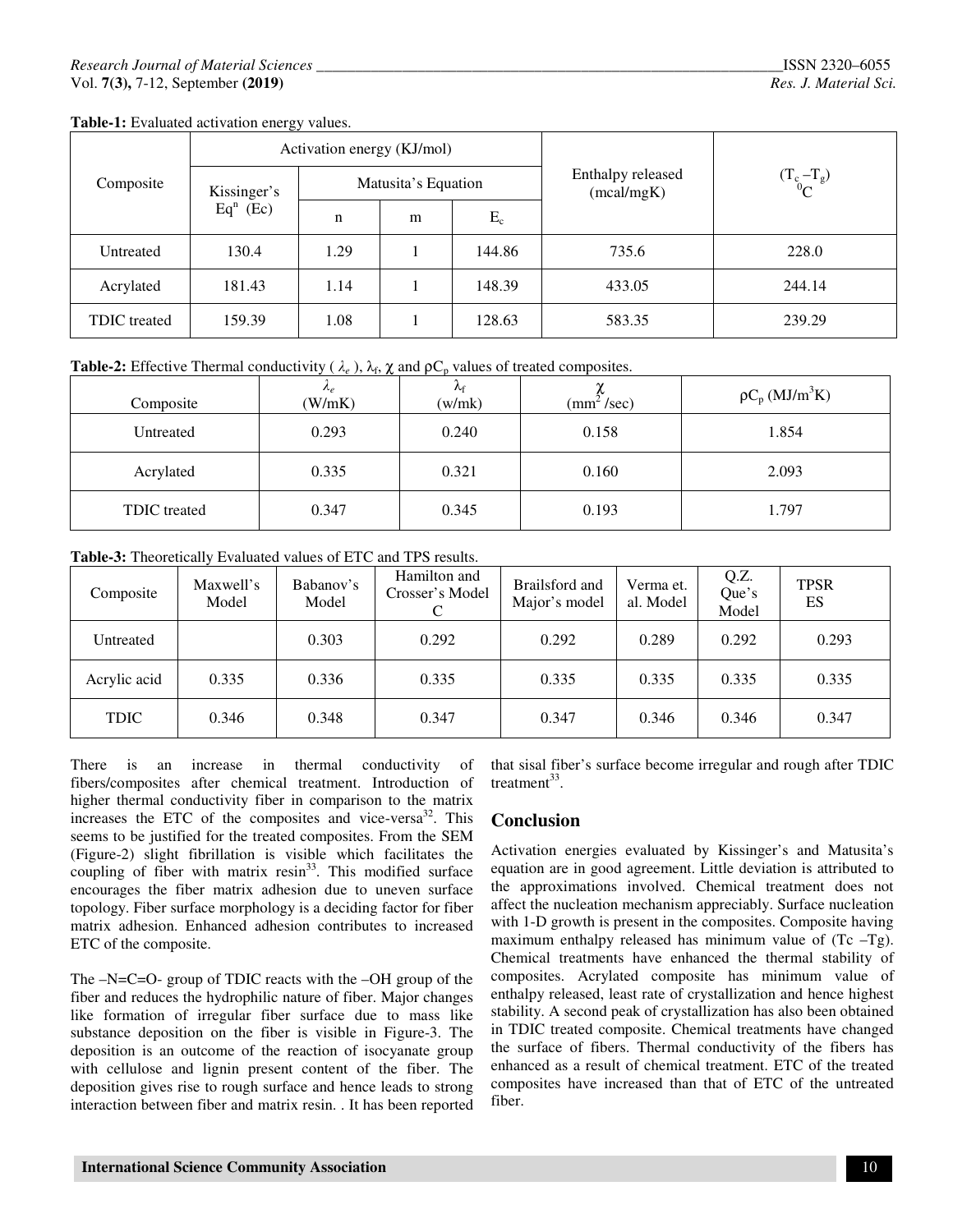### **Acknowledgement**

Authors are thankful to Professor S. E. Gustafsson, Charmers University, Germany for providing the TPS sensor and Dr. S. Thomas, M.G. University, Kottayam, Kerala for helping in sample preparation.

### **References**

- **1.** Brahmakumar M., Pavithran C., Pillai R.M. (2005). Coconut fibre reinforced polyethylene composites: effect of natural waxy surface layer of the fibre on fibre/matrix interfacial bonding and strength of composites. *Comp Sci Tech*, 65, 563-569.
- **2.** Panthapulakkal S., Zereshkian A. and Sain M. (2005). Preparation and characterization of wheat straw fibers for reinforcing application in injection molded thermoplastic composites. *Bioresource Tech*., 97, 265-272.
- **3.** Arbelaiz A., Fernandez B., Cantero G., Llano-Ponte R., Valea A. and Mondragon I. (2005). Mechanical properties of flax fibre/polypropylene composites. Influence of fibre/matrix modification and glass fibre hybridization. *Composites Part A: applied science and manufacturing*, 36(12), 1637-1644.
- **4.** Cantero G., Arbelaiz A., Llano-Ponte R. and Mondragon I. (2003). Effects of fibre treatment on wettability and mechanical behaviour of flax/polypropylene composites. *Composites science and technology*, 63(9), 1247-1254.
- **5.** Bledzki A.K. and Gassan J. (1999). Composites Reinforced with Cellulose Based Fibres. *Progress in Polymer Science*, 24, 221-274.
- **6.** Westerlind B.S. and Berg J.C. (1988). Surface energy of untreated and surface‐modified cellulose fibers. *Journal of Applied Polymer Science*, 36(3), 523-534.
- **7.** Vazguez A., Riccieri J. and Carvalho L. (1999). Interfacial Properties and Initial Step of Water Sorption in Unidirectional Unsaturated Polyester/Vegetable Fiber Composites. *J. Polymer Composites*, 20(1), 29-37.
- **8.** Maldas D., Kokta B.V., Raj R.G. and Daneault C. (1988). Improvement of the mechanical properties of sawdust wood fibre—polystyrene composites by chemical treatment. *Polymer*, 29(7), 1255-1265.
- **9.** Maldas D., Kokta B.V. and Daneault C. (1989). Influence of coupling agents and treatments on the mechanical properties of cellulose fiber–polystyrene composites. *Journal of Applied Polymer Science*, 37(3), 751-775.
- **10.** Joseph S., Sreekala M.S., Oommen Z., Koshy P. and Thomas S. (2002). A comparison of the mechanical properties of phenol formaldehyde composites reinforced with banana fibres and glass fibres. *Composites Science and Technology*, 62(14), 1857-1868.
- **11.** Gauthier R., Joly C., Coupas A.C., Gauthier H. and Escoubes M. (1998). Interfaces in polyolefin/cellulosic

fiber composites: Chemical coupling, morphology, correlation with adhesion and aging in moisture. *Polymer Composites*, 19(3), 287-300.

- **12.** Sreekala M.S., Kumaran M.G. and Thomas S. (2002). Water sorption in oil palm fiber reinforced phenol formaldehyde composites. *Composites Part A*, 33, 763-777.
- **13.** Sreekala M.S., Kumaran M.G., Joseph S., Jacob M. and Thomas S. (2000). Oil palm fibre reinforced phenol formaldehyde composites: influence of fibre surface modifications on the mechanical performance. *Applied Composite Materials*, 7(5-6), 295-329.
- **14.** Carslaw H.S. and Jaeger J.C. (1959). Conduction of heat in solids. *Oxford: Clarendon Press*, 2nd ed.; 510.
- **15.** Agrawal R., Saxena N.S., Mathew G., Thomas S. and Sharma K.B. (2000). Effective thermal conductivity of three‐phase styrene butadiene composites. *Journal of Applied Polymer Science*, 76(12), 1799-1803.
- **16.** Agrawal R., Saxena N.S., Sharma K.B., Thomas S. and Sreekala M.S. (2000). Activation energy and Crystallization Kinetics of Untreated and Treated oil Palm Fiber Reinforced Phenol formaldehyde Composites. *Material Science and engineering A.*, 277, 77-82.
- **17.** Agrawal R., Saxena N.S., Sreekala M.S. and Thomas S. (2000). Effect of treatment on the thermal conductivity and thermal diffusivity of oil‐palm‐fiber‐reinforced phenolformaldehyde composites. *Journal of Polymer Science Part B: Polymer Physics*, 38(7), 916-921.
- **18.** Kissinger H.E. (1956). Variation of Peak Temperature with Heating Rate in Differential Thermal Analysis. *J Res NBS*, 57(4), 217-221.
- **19.** Matusita K., Komatusa T. and Yokota R. (1984). Kinetics of non-isothermal crystallization process and activation energy for crystal growth in amorphous materials. *J. Mat. Sci.*, 19(1), 291-296.
- **20.** Mahadevan S., Giridhar A. and Singh A.K. (1986). Calorimetric measurements on as-sb-se glasses. *Journal of Non-Crystalline Solids*, 88(1), 11-34.
- **21.** Hrubý A. (1972). Evaluation of glass-forming tendency by means of DTA. *Czechoslovak Journal of Physics B*, 22(11), 1187-1193.
- **22.** Agari Y., Ueda A. and Nagai S. (1993). Thermal conductivity of a polymer composite. *Journal of Applied Polymer Science*, 49(9), 1625-1634.
- **23.** Agari Y., Tanaka M., Nagai S. and Uno T. (1987). Thermal conductivity of a polymer composite filled with mixtures of particles. *Journal of Applied Polymer Science*, 34(4), 1429- 1437.
- **24.** Agari Y. and Uno T. (1986). Estimation on thermal conductivities of filled polymers. *Journal of Applied Polymer Science*, 32(7), 5705-5712.